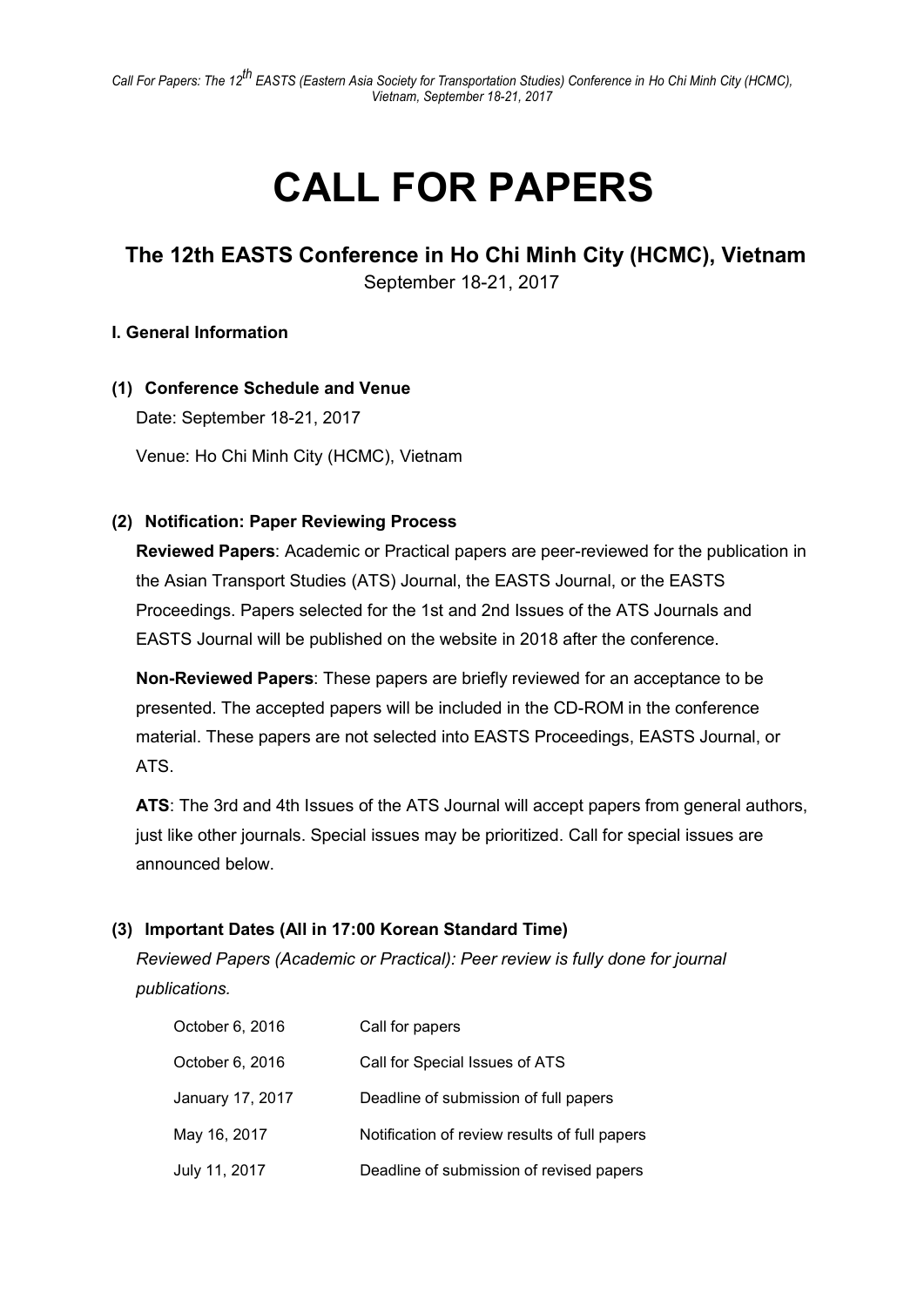Call For Papers: The 12<sup>th</sup> EASTS (Eastern Asia Society for Transportation Studies) Conference in Ho Chi Minh City (HCMC), Vietnam, September 18-21, 2017

| July 11, 2017         | Deadline of registration for presentation at the Conference               |
|-----------------------|---------------------------------------------------------------------------|
| September 18-21, 2017 | the 12 <sup>th</sup> EASTS Conference in Ho Chi Minh City (HCMC)          |
| September 22, 2017    | Notification of acceptance of revised paper for EASTS Journal<br>and ATS  |
| October 17, 2017      | Deadline of submission of finalized papers for ATS                        |
| October 31, 2017      | <b>Publication of EASTS Proceedings</b>                                   |
| December 27, 2017     | <b>Publication of EASTS Journals</b>                                      |
| March 1, 2018         | Publication of the 1 <sup>st</sup> issue of ATS Vol.5 (conference papers) |
| September 1, 2018     | Publication of the 2 <sup>nd</sup> issue of ATS Vol.5 (conference papers) |
| March 1, 2019         | Publication of the 3 <sup>rd</sup> issue of ATS Vol.5 (general papers)    |
| September 1, 2019     | Publication of the 4 <sup>th</sup> issue of ATS Vol.5 (general papers)    |

Non-Reviewed Papers: Simple review is done for conference presentation.

| March 21, 2017        | Deadline of submission of one-page abstracts                     |
|-----------------------|------------------------------------------------------------------|
| June 13, 2017         | Notification of acceptance of abstract for presentation          |
| July 4, 2017          | Deadline of registration for presentation at the Conference      |
| September 18-21, 2017 | the 12 <sup>th</sup> EASTS Conference in Ho Chi Minh City (HCMC) |

NOTE1: Submission of the revised papers (Reviewed Papers only) and registration of the conference before the deadline are requirements for including in the presentation program of the conference. General papers refer to those submitted for the  $3<sup>rd</sup>$  and  $4<sup>th</sup>$  issues of the ATS journal.

NOTE2: The Practical Paper covers not only the conventional academic research, but also the practical article including the case study report, the policy discussions, the new design proposals for the facilities and/or equipment, the sketch of new ideas and/or concepts, and the introduction of the époque-making projects. We intend to promote the horizontal expansion of conference participants who include the practitioners in both private and public sectors, while we want to motivate the practitioners and researchers to exchange their opinions and information.

#### II. Important Notices

#### (1) Requirement of Membership of EASTS for Presentation

Those who want to submit a paper and/or an abstract to the Conference should have an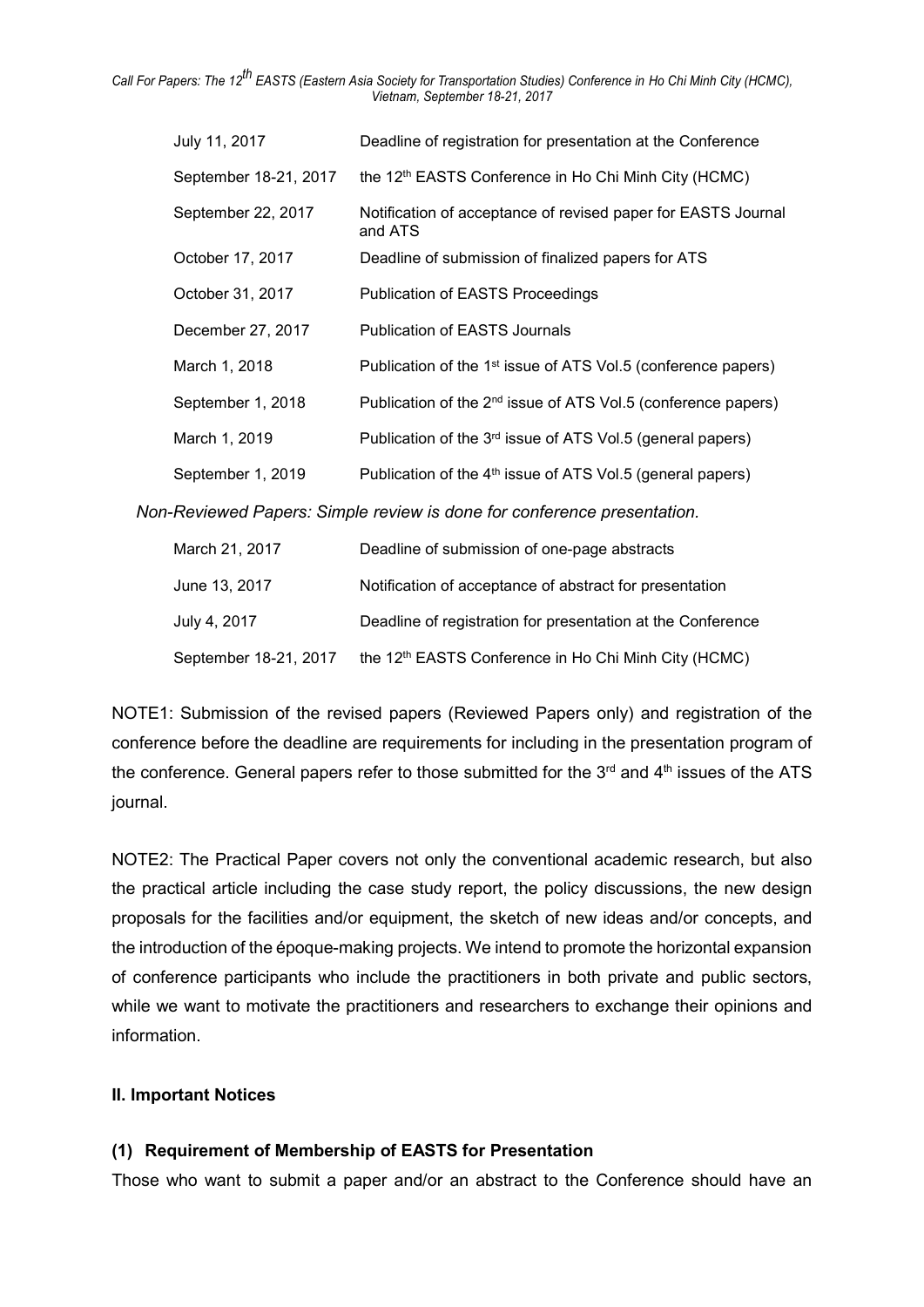"EASTS Regular Member ID". Any paper submitted without ID will be automatically rejected. If you do not have a Regular Member ID, you are required to apply for a membership to one of the domestic societies of EASTS, to which you (will) belong before submitting the paper. Those who have no access to any of the EASTS member societies are requested to follow the procedure shown in the following URL:

http://www.easts.info/membership/membership.html, where EASTS membership policy can be found.

## (2) Paper Review Process

Authors can submit a paper to the EASTS Conference for a full peer-review (called Reviewed Paper) or just for presentation at the conference with a simplified review (called Non-Reviewed Paper).

(2-1) Reviewed Papers: Including both Academic Papers and Practical Papers



Both academic and practical papers are welcome to be peer-reviewed for the publication in the Asian Transport Studies (ATS) journal, the EASTS Journal, or the EASTS Proceedings. Authors who prefer their papers to be reviewed as practical papers are required to select the topic category "P: Practical Papers" from the list shown at the end of this Call for Papers. For your reference, the rate of paper acceptance in the previous EASTS Journal and the ATS journal were 35% and 6%, respectively. Best papers will be awarded "EASTS Best Paper Awards".

## (2-2) Non-Reviewed Papers

Only a one-page abstract is required, for which a simplified review is given for conference presentation. Accepted abstracts will be included in Conference CD-ROM but will not be selected into EASTS Proceedings, EASTS Journal, or ATS. Please note that the presenters of "Non-Reviewed Paper" are NOT included in the candidates for the financial support in EASTS 2017 Conference in HCMC (see II(6)).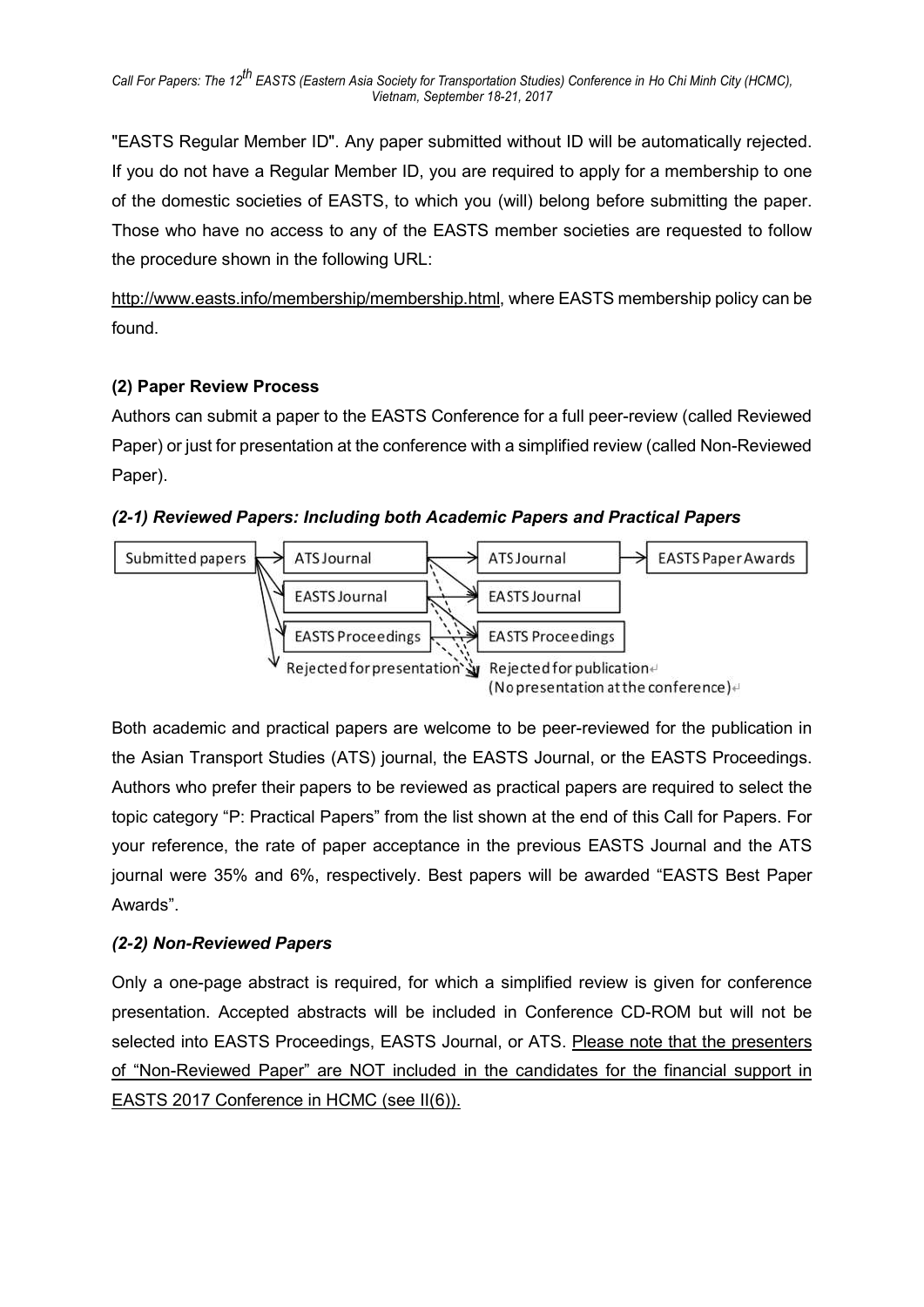## (2-3) EASTS Paper Awards

(Best Paper Awards and YASOSHIMA Yoshinosuke Prize)

Best Paper Awards will be selected ONLY from Reviewed Papers (including both academic and practical papers) that are evaluated to contribute excellently in one or more of the following areas, in addition to the standard paper review criteria.

- (a) Enlightening Asia-specific topics
- (b) Discovering interesting facts
- (c) Technological innovation
- (d) Institutional innovation
- (e) Theoretical development
- (f) Methodological development
- (g) Best application in practices
- (h) Difficult research accumulations

EASTS Best Paper Awards will be given to a maximum of 10 papers. YASOSHIMA Yoshinosuke Prize can be given to the most excellent paper, if any, among the above papers. EASTS Paper Awards will be finally announced and presented during the EASTS Conference.

## (3) Publication of Asian Transport Studies (ATS)

"Asian Transport Studies (ATS)" is the top-level journal of EASTS, published in addition to the existing EASTS Journal. It aims at providing useful insights into solving Asia-specific transportrelated issues from both theoretical and practical perspectives. It treats all types of transport modes and all issues in transport sector. Even though papers dealing with the Asia-specific issues are especially welcome, other papers related to transportation studies are also welcome. Selected papers will be published after the conference within the next year. Before publication, English editing services will be provided to each paper for free. In addition to the conference papers, from Volume 4, ATS will also accept paper submissions from general authors, which will be published in the  $3<sup>rd</sup>$  and  $4<sup>th</sup>$  Issues (special issues are also welcome). EASTS is trying to promote the ATS journal as an internationally well-cited journal in near future. Details of ATS are shown at the following URL:

http://www.easts.info/publications/ ats.html.

#### (4) Conference CD-ROM, Proceedings and Journal Publications

Four types of publications will be issued: Conference CD-ROM, EASTS Proceedings (Proceedings of the Eastern Asia Society for Transportation Studies), EASTS Journal (Journal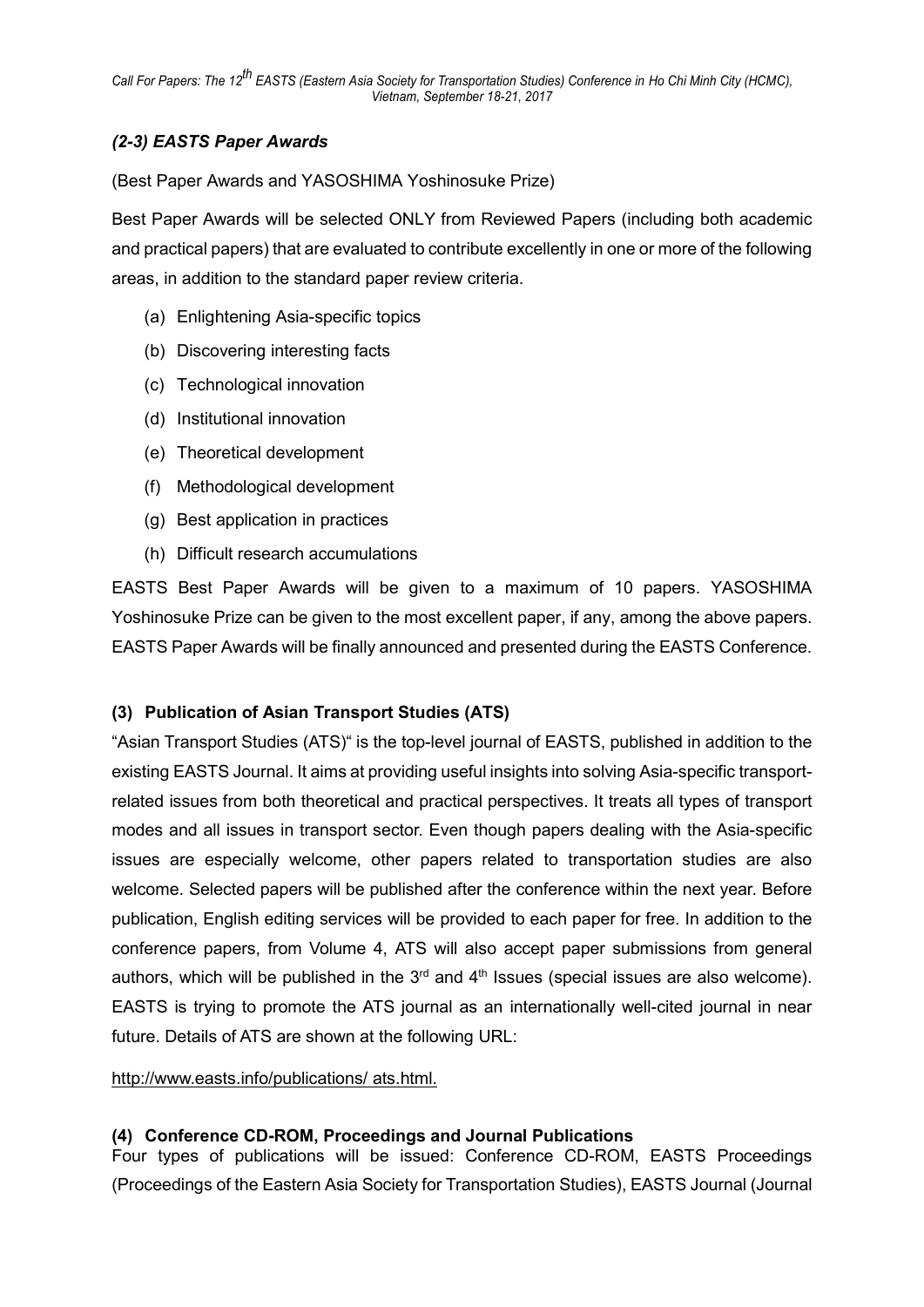Call For Papers: The 12<sup>th</sup> EASTS (Eastern Asia Society for Transportation Studies) Conference in Ho Chi Minh City (HCMC), Vietnam, September 18-21, 2017

of the Eastern Asia Society for Transportation Studies), and ATS (Asian Transport Studies). Conference CD-ROM contains all Reviewed Papers and Non-reviewed Papers qualified for presentation, conditional on an advanced registration to the Conference, and will be directly distributed to participants during the Conference. The other three publications will be issued after the Conference, only for those papers presented at the Conference. EASTS Proceedings is published on the EASTS website, and EASTS Journal and ATS are on the J-Stage website.

| <b>EASTS Proceedings:</b> | http://www.easts.info/publications/journal proceedings/online.html |
|---------------------------|--------------------------------------------------------------------|
| EASTS Journal:            | https://www.jstage.jst.go.jp/browse/easts                          |
| ATS:                      | https://www.jstage.jst.go.jp/browse/eastsats                       |

#### (5) Outstanding Presentation Award for younger researchers (OPA)

EASTS gives the Outstanding Presentation Award (OPA) to the best younger researchers whose presentation skills are highly evaluated in the oral session and the poster session. Those who intend to be the candidates for OPA awardees should be less than 30 years old and check the designated check-box at paper submitting stage. The award will be given at the closing ceremony.

#### (6) Financial Support

\*Please note that the presenters of "Non-Reviewed Paper" are NOT included in the candidates for the financial support in EASTS 2017 Conference in HCMC. EASTS provides financial support only for a presenter who submits a paper to "Reviewed Paper" track and who is EASTS regular/student member belonging to the following EASTS domestic societies: Cambodia, China, Indonesia, Lao PDR, Malaysia, Mongolia, Myanmar, Nepal, Philippines, Sri Lanka and Thailand. The presenter whose paper is rejected for journal publication can still be a candidate depending on the number of applicants. Please note that the "Application Form for Financial Support in EASTS 2017 Conference" is required to be submitted for this support by the application deadline. Details on eligibility, selection procedure/criteria and schedule are shown in EASTS website (http://www.easts.info/events/conference/easts2017/fspolicy2017.html)

#### (7) Official Language: English

#### III. Topic Codes

EASTS ISC calls for papers from various fields related to any kind of transportation mode and discipline. Please choose some of appropriate topic codes shown below when you submit a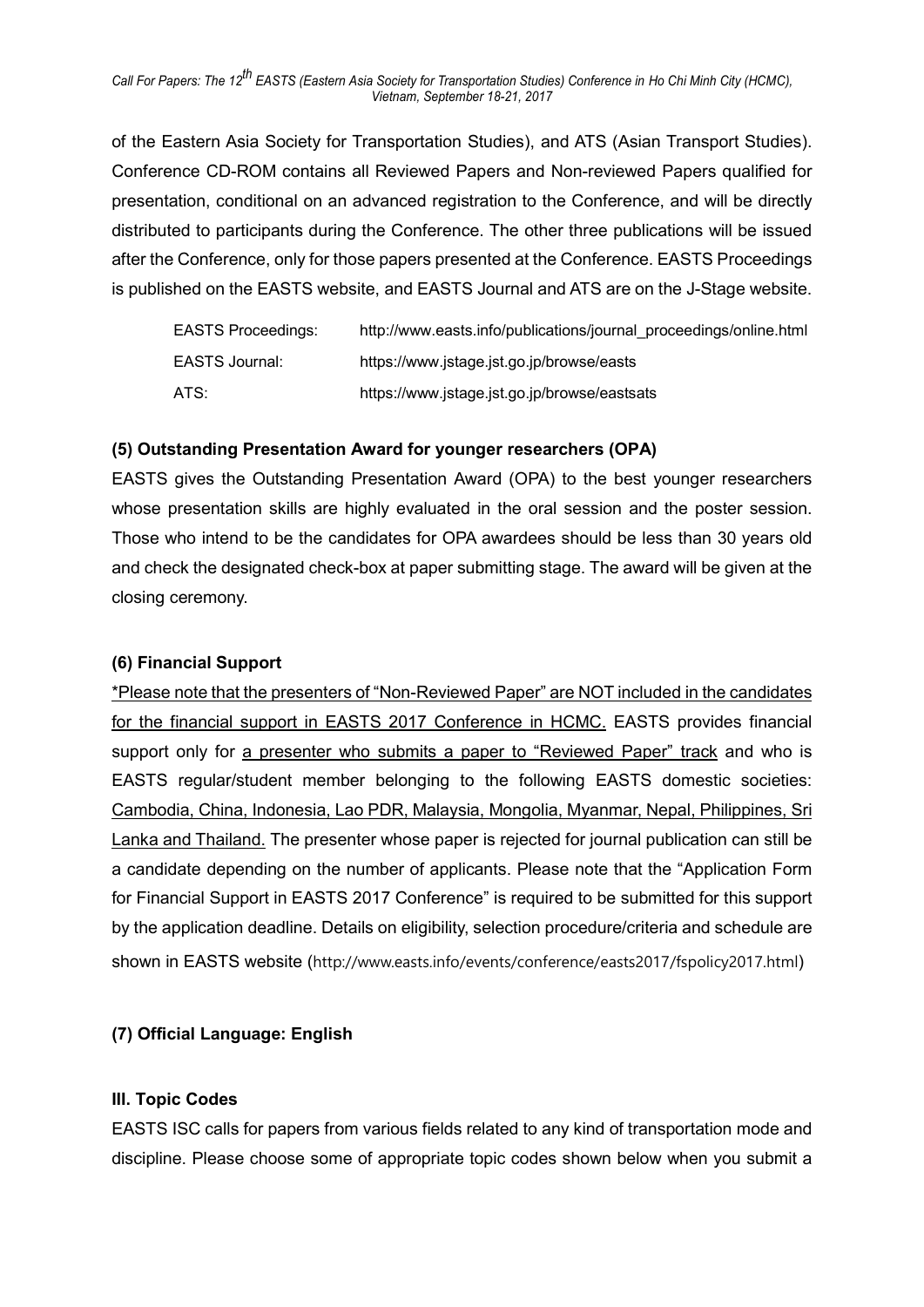Call For Papers: The 12<sup>th</sup> EASTS (Eastern Asia Society for Transportation Studies) Conference in Ho Chi Minh City (HCMC), Vietnam, September 18-21, 2017

paper or an abstract.

#### List of Topic Codes

- A: Transportation General
	- A01 Asia-Specific Issues
	- A02 Transportation and Poverty Reduction
	- A03 International Cooperation
	- A04 Survey and Data Collection
	- A05 Natural Disasters Management and Resilience
	- A06 Historical Studies
	- A07 Others
- B: Transportation Economics and Policy
	- B01 Pricing
	- B02 Financing
	- B03 Project Evaluation
	- B04 (De)regulation, Organization, Privatization, and Public Management
	- B05 TDM Policy and Mobility Management
	- B06 Multimodal and Intermodal Policy
	- B07 Sustainable Transportation Policy
	- B08 Others
- C: Travel Demand Analysis and Forecast
	- C01 Travel Behavior Analysis
	- C02 Travel Demand Modeling and Forecasting
	- C03 Network Analysis and Traffic Assignment
	- C04 Others
- D: Logistics and Freight Transportation
	- D01 Logistics and Freight Transportation Policy
	- D02 International and Inter-Regional Logistics
	- D03 City Logistics
	- D04 Operation and Management in Logistics Business
	- D05 Others
- E: Regional Planning and Environment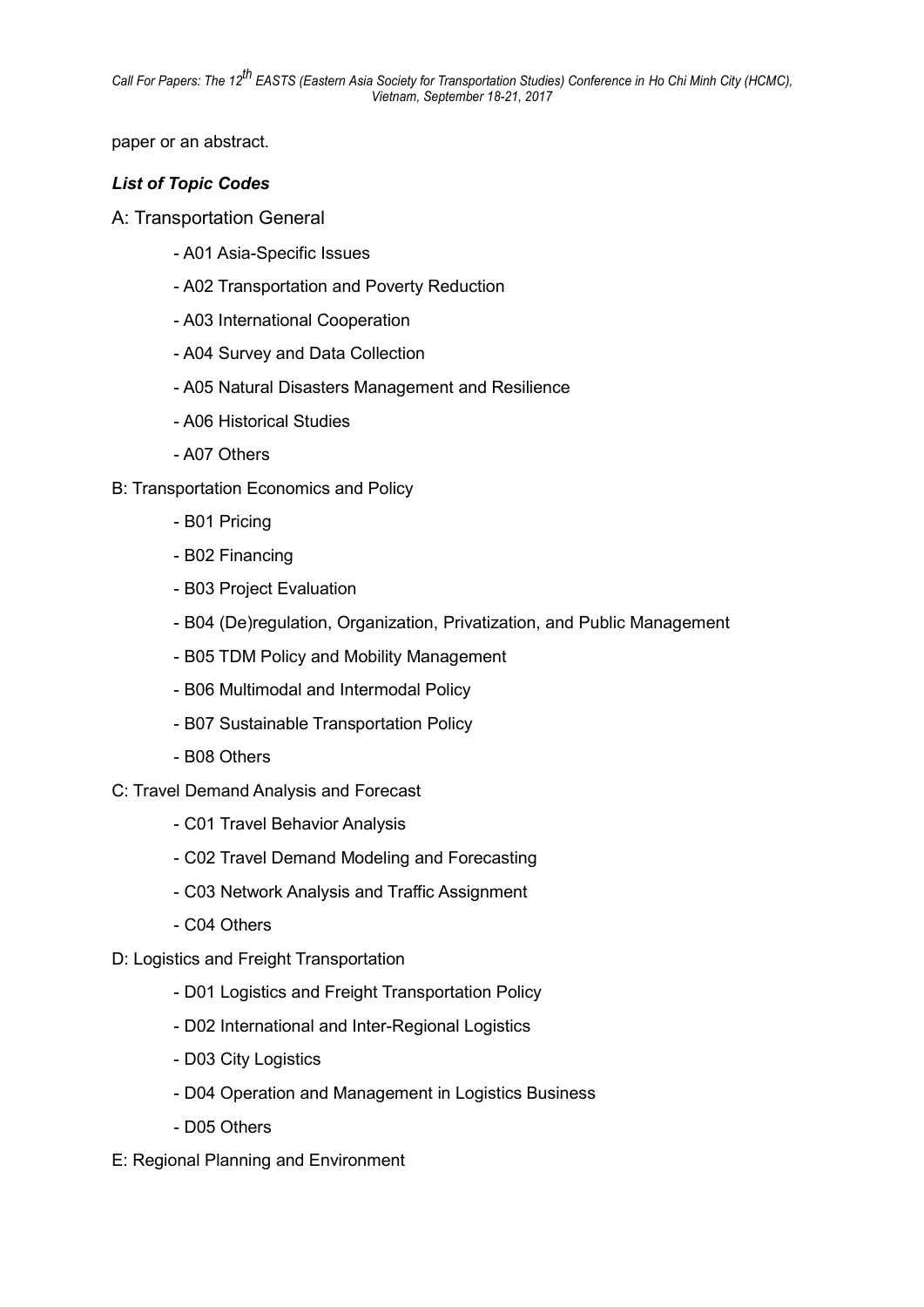- E01 Urban and Regional Planning
- E02 Land Use and Spatial Analysis
- E03 Transportation and Environment
- E04 Transportation and Energy
- E05 Landscape and Urban Design
- E06 Tourism and Leisure Activities
- E07 Others
- F: Public and Non-motorized Transportation
	- F01 Intercity Railway
	- F02 Urban Railway, LRT, and Guided Transit System
	- F03 Bus and BRT (Bus Rapid Transit)
	- F04 Minibus and Paratransit
	- F05 Pedestrian and Bicycle
	- F06 Station/Stop/Terminal Facilities
	- F07 Transit and Urban/Regional Development
	- F08 Others
- G: Highway Design and Maintenance
	- G01 Highway Planning and Design Concept
	- G02 Pavements
	- G03 Road Maintenance
	- G04 Parking facilities
	- G05 Others
- H: Road Traffic Engineering
	- H01 Modeling of Vehicle Maneuvers and Drivers
	- H02 Traffic Flow Analysis
	- H03 Highway Capacity and Quality of Service
	- H04 Network and Road Design
	- H05 Traffic/Signal Control and Management
	- H06 Traffic Simulation System and Analysis
	- H07 Motorcycles
	- H08 ITS
	- H09 Others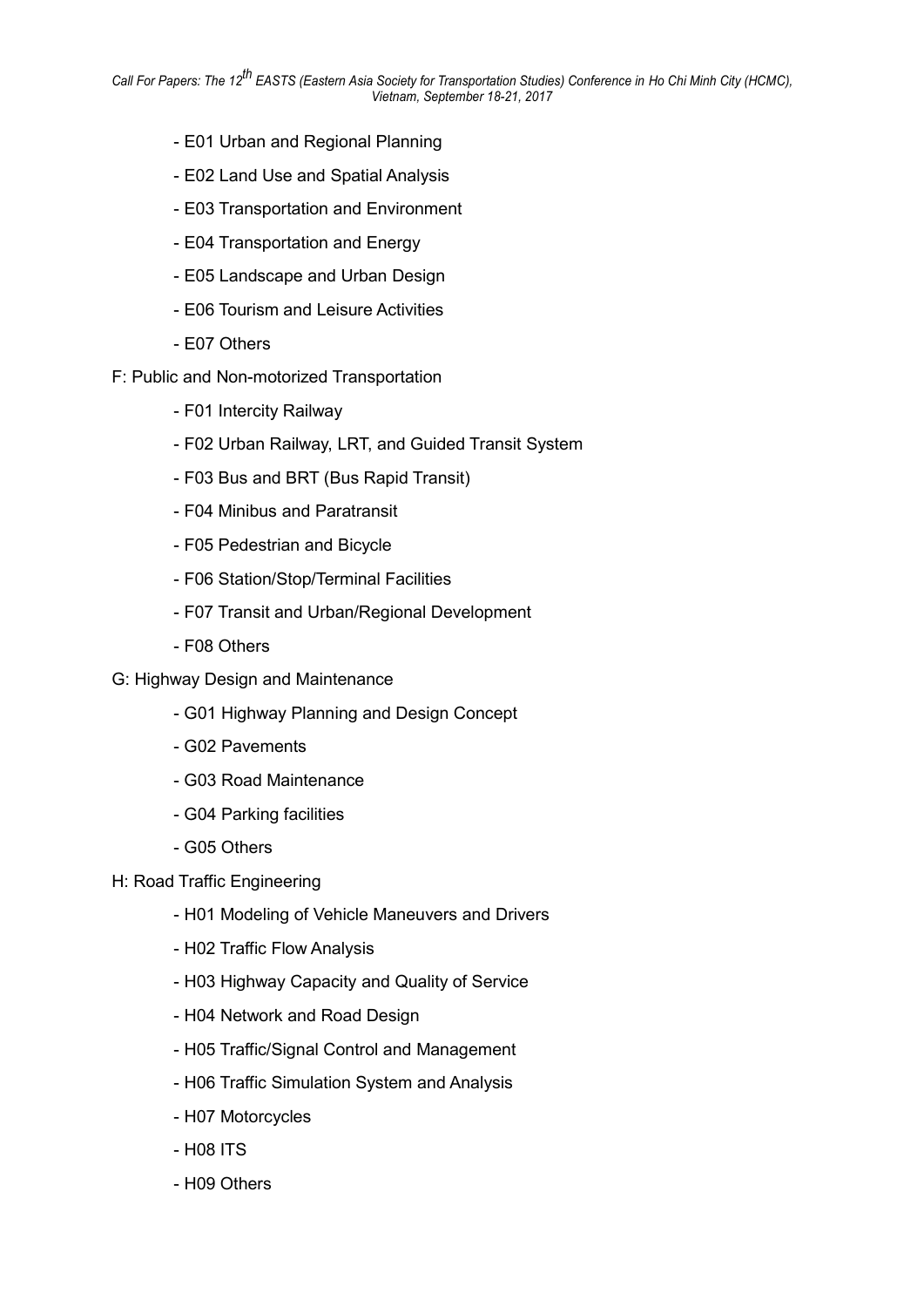- I: Traffic Accident and Safety
	- I01 Accident Analysis
	- I02 Driving Behavior and Safety
	- I03 ITS Technologies for Safety
	- I04 Evaluation on Safety Measures
	- I05 Others
- J: Air and Water Transportation
	- J01 Air/Water Transportation Policy
	- J02 Port Planning, Engineering, and Management
	- J03 Airport Planning, Engineering, and Management
	- J04 Operation and Management of Air/Water Transportation
	- J05 Others

K: Emerging Technologies, New Transport Industries and Their Impacts

- K01 Emerging Technologies (C-ITS/Autonomous/IoT)
- K02 New Transport Industries (Car Sharing/Car Pool/Bike Sharing/Personal Mobility)
- K03 Impact Analysis
- K04 Others
- P: Practical themes
	- P01 Engineering, Technology, and Design
	- P02 Policy, Planning and Management
	- P03 Institutional and Financial Aspects
	- P04 Others

For the papers of below IRGs (http://www.easts.info/activities/irg/) members, creation of special sessions might be possible depending on the numbers of submitted papers for each IRGs. Separate topic codes will be available during the paper submission process.

IRG-18-2012: Strategies for a Sustainable Transportation Path for Small- and Medium-sized Cities in East Asia

IRG-21-2013: Comparative Study on Quality Management for Public Transport Systems in Asian Cities (QM4PTA)

IRG-22-2013: Integrated sign systems for non-motorized transport and transit users

IRG-23-2013: International Comparative Research on Value of Travel Time in Asia

IRG-24-2013: Viability of Public Transport Harmonizing System with Para-Transit Mode